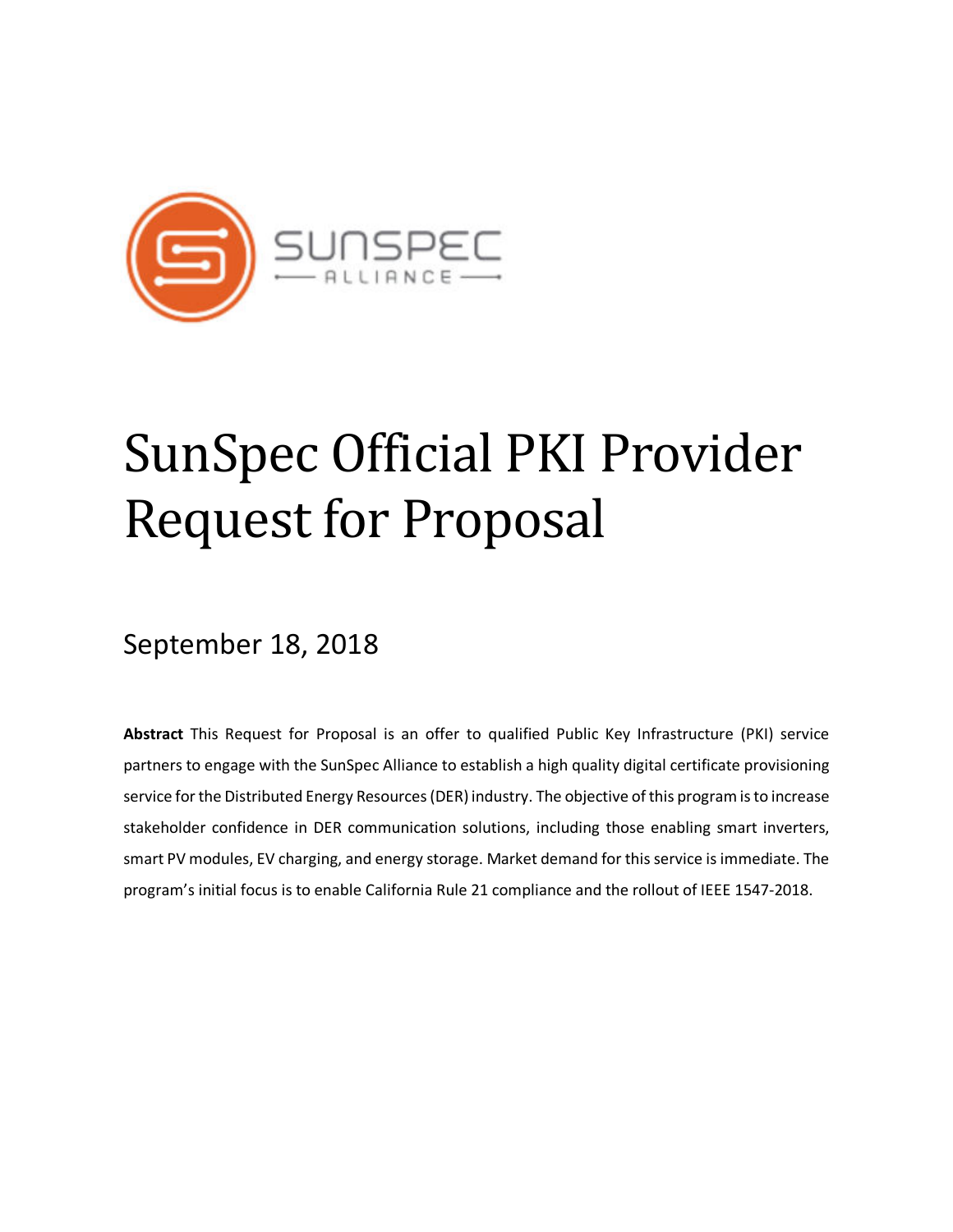## Legal Disclaimer

NOTHING CONTAINED IN THIS DOCUMENT SHALL BE DEEMED AS GRANTING YOU ANY KIND OF LICENSE IN ITS CONTENT, EITHER EXPRESSLY OR IMPLIEDLY, OR TO ANY INTELLECTUAL PROPERTY OWNED OR CONTROLLED BY ANY OF THE AUTHORS OR DEVELOPERS OF THIS DOCUMENT. THE INFORMATION CONTAINED HEREIN IS PROVIDED ON AN "AS IS" BASIS, AND TO THE MAXIMUM EXTENT PERMITTED BY APPLICABLE LAW, THE AUTHORS AND DEVELOPERS OF THIS DOCUMENT HEREBY DISCLAIM ALL OTHER WARRANTIES AND CONDITIONS, EITHER EXPRESS OR IMPLIED, STATUTORY OR AT COMMON LAW, INCLUDING, BUT NOT LIMITED TO, IMPLIED WARRANTIES OF MERCHANTABILITY OR FITNESS FOR A PARTICULAR PURPOSE. THE SUNSPEC ALLIANCE FURTHER DISCLAIMS ANY AND ALL WARRANTIES OF NON-INFRINGEMENT, ACCURACY OR LACK OF VIRUSES.

## Trademarks and Copyrights

The SunSpec logo is a trademark of the SunSpec Alliance in the United States or other countries. Other names and brands may be claimed as the property of others. Copying or any other form of reproduction and/or distribution of these works is strictly prohibited.

Copyright © 2018 SunSpec Alliance. All rights reserved.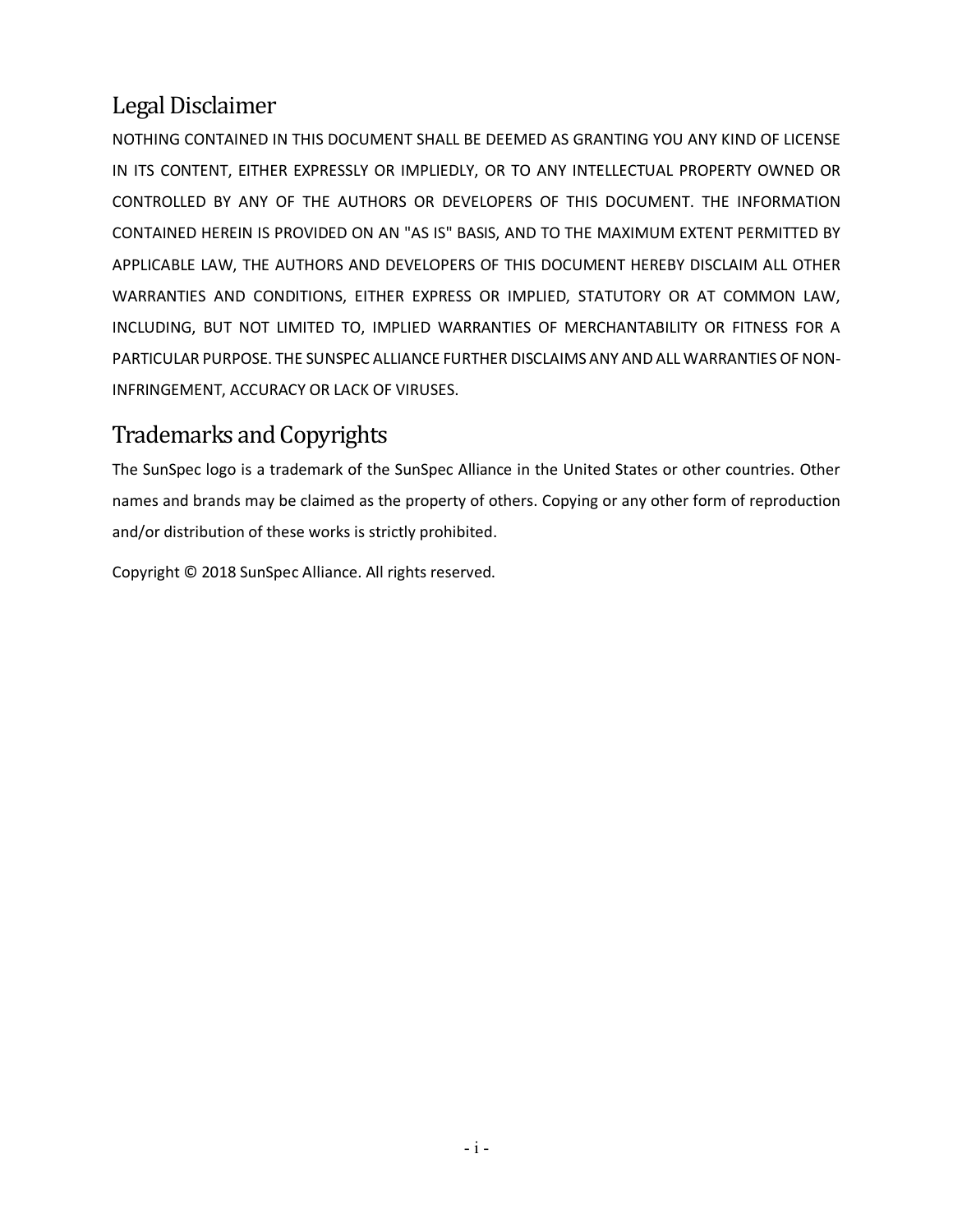## **Table of Contents**

| 1. |     |       |  |
|----|-----|-------|--|
| 2. |     |       |  |
|    | 2.1 |       |  |
|    | 2.2 |       |  |
| 3. |     |       |  |
| 4. |     |       |  |
| 5. |     |       |  |
|    | 5.1 |       |  |
|    | 5.2 |       |  |
| 6. |     |       |  |
| 7. |     |       |  |
|    | 7.1 |       |  |
|    | 7.2 |       |  |
| 8. |     |       |  |
|    | 8.1 |       |  |
|    |     | 8.1.1 |  |
|    | 8.2 |       |  |
|    |     |       |  |
| 9. |     |       |  |
|    | 9.1 |       |  |
|    | 9.2 |       |  |
|    | 9.3 |       |  |
|    | 9.4 |       |  |
|    |     |       |  |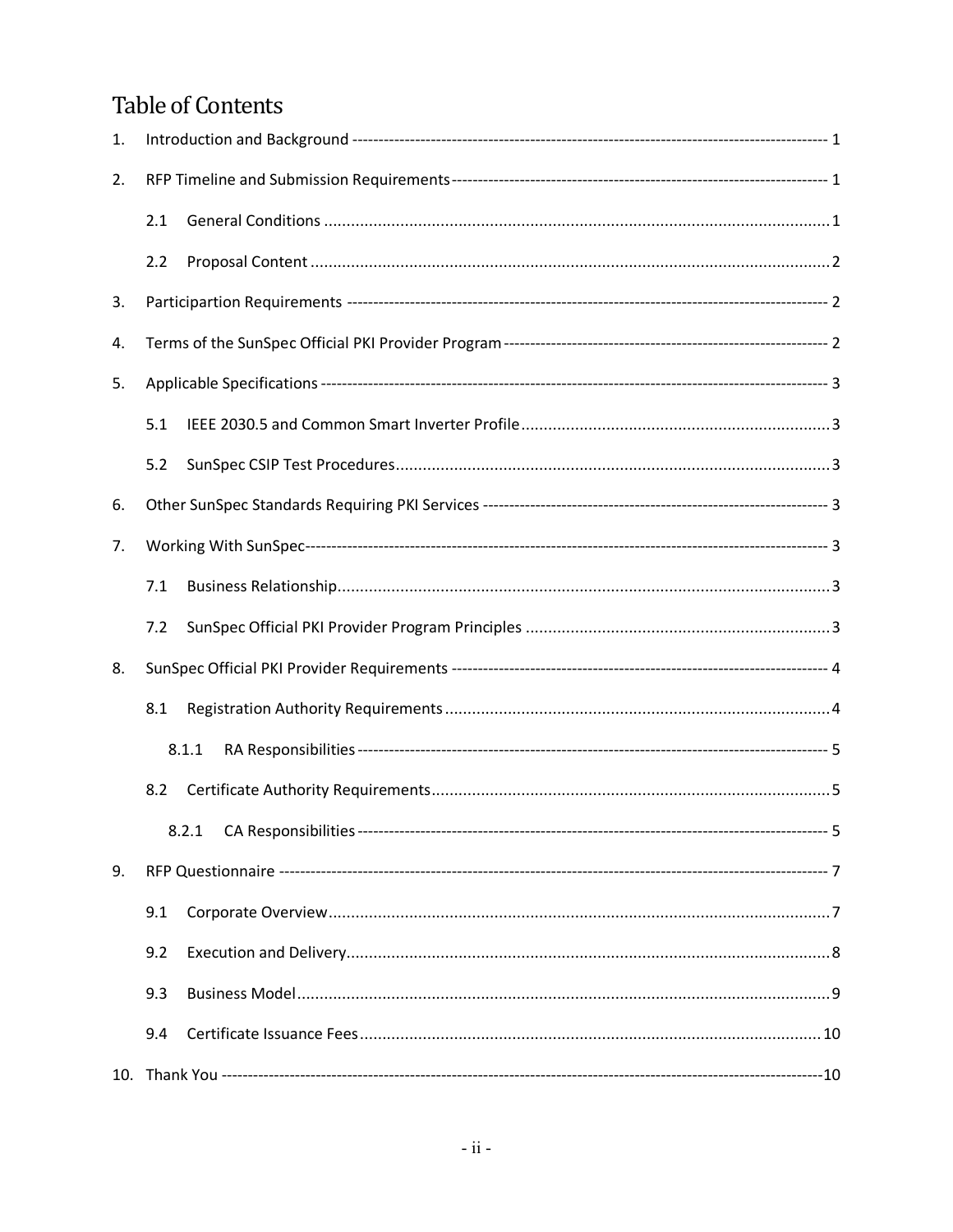## Definitions and Abbreviations

| Acronym     | Meaning                                           |
|-------------|---------------------------------------------------|
| CA          | Certificate Authority                             |
| <b>CSIP</b> | <b>Common Smart Inverter Profile</b>              |
| <b>CP</b>   | <b>Certificate Policy</b>                         |
| <b>CPS</b>  | <b>Certificate Policy Statement</b>               |
| <b>CRA</b>  | <b>Certificate Requesting Account</b>             |
| <b>DER</b>  | <b>Distributed Energy Resources</b>               |
| ECC         | <b>Elliptic Curve Cryptography</b>                |
| EV          | <b>Electric Vehicle</b>                           |
| <b>IEEE</b> | Institute of Electrical and Electronics Engineers |
| <b>ISO</b>  | International Standards Organization              |
| <b>PICS</b> | Protocol Implementation Conformance Statement     |
| PKI         | Public Key Infrastructure                         |
| PV          | Photovoltaic                                      |
| <b>RA</b>   | <b>Registration Authority</b>                     |
| <b>RFP</b>  | <b>Request For Proposal</b>                       |
| <b>TLS</b>  | <b>Transport Layer Security</b>                   |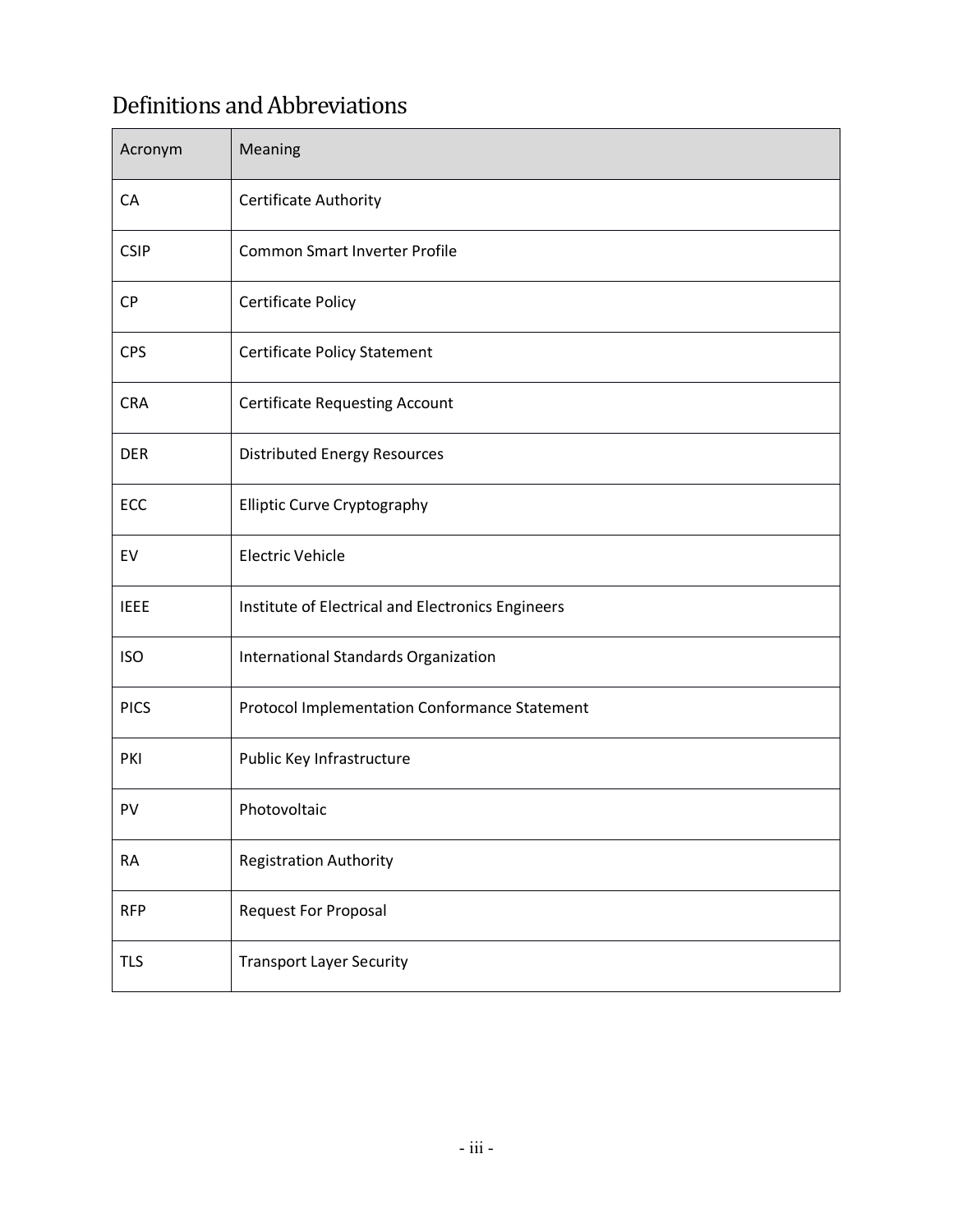## **1. Introduction and Background**

Distributed Energy Resources (DER), including solar, energy storage, and electric vehicle (EV) charging infrastructure, are revolutionizing how electricity is generated and consumed across the globe. California is leading the energy revolution and has policies in place that require 100% of energy generated in California come from renewable sources by the year 2045. A significant portion of this capacity will come from DER installed on homes, commercial buildings, and campuses.

To achieve state DER deployment goals, the state of California modified its interconnection rule (California Rule 21) to require that all systems installed after February 22, 2019 be capable of communicating with the host utility. The default DER-to-utility communication standard is IEEE 2030.5. Configuration options stipulated the Common Smart Inverter Profile (CSIP) document refine California requirements. California Rule 21 states that products using the communication standard shall be evaluated against the SunSpec Alliance compliance criteria.

Approximately 250,000 DER systems per year will require SunSpec Certification to the IEEE 2030.5/CSIP standard in California by 2020. The IEEE 2030.5 standard includes a requirement for Transport Level Security (TLS), implying the use of cryptographic keys installed on communication devices. Other standards specified by U.S. federal regulations (Energy Act of 2005 and the IEEE 1547-2018 standard) similarly require cryptographic keys. Millions of systems must comply to these standards. To address these critical needs, the SunSpec Alliance is seeking to partner with a qualified provider to deliver Public Key Infrastructure (PKI) services.

## **2. RFP Timeline and Submission Requirements**

To apply, companies should respond to the RFP Questionnaire in Section 0 and email your response, in PDF format, to certification@SunSpec.org . The deadline for submission is October 15, 2018.

Applicants meeting minimum requirements will be notified by October 22, 2018 and asked to meet with SunSpec to discuss their bids. The winning bidder will be notified during the week of November 5, 2018.

#### **2.1 General Conditions**

This RFP is not an offer to enter into a contract. Unless stated otherwise in writing, any and all costs associated with response to this RFP are the responsibility of the responder and are not billable to the SunSpec Alliance. Submitted proposals must include project and budget breakdowns as well as estimated schedules. The proposal must also include ongoing costs of maintenance and operation of the PKI service.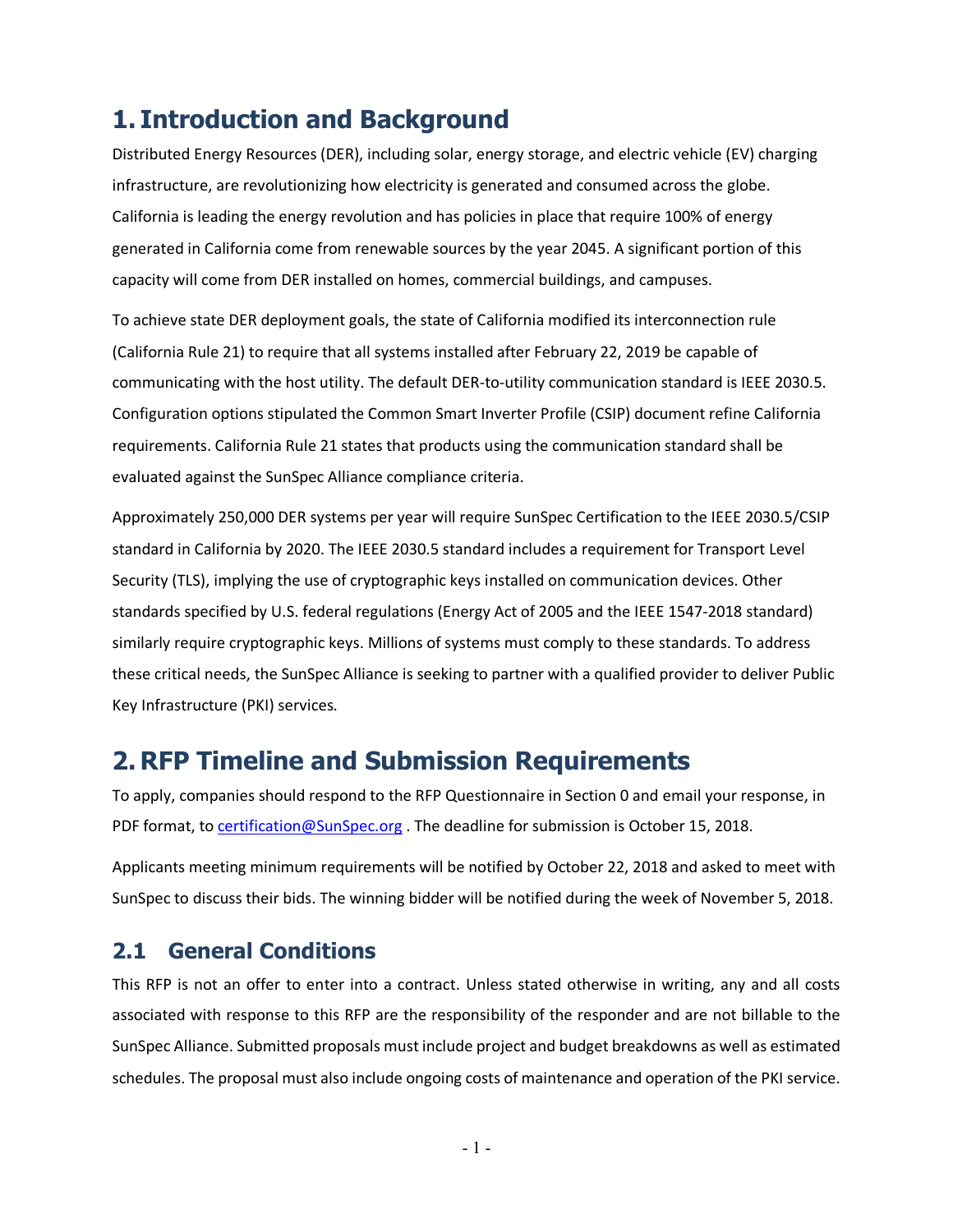## **2.2 Proposal Content**

To respond to this RFP request, please provide a concise response to each of the items in the RFP Questionnaire found in Section 0.

## **3. Participartion Requirements**

To qualify for participation in the program, applicants must demonstrate:

- Company is experienced with PKI programs such as the one offered by SunSpec.
- Company has record keeping, security, and confidentiality procedures that are adequate.
- Company PKI resources and infrastructure are available to implement the SunSpec program.
- The PKI platform is capable of supporting manufacturers that will play a key role in administering security certificates.
- Personnel performing and administering the PKI procedure are technically competent.
- Company agrees to the SunSpec Official PKI Provider program business terms.

## **4. Terms of the SunSpec Official PKI Provider Program**

The SunSpec Official PKI Provider program is designed to operate at high efficiency in order to minimize operational impact on participants and maximize program value and ROI for all stakeholders. SunSpec encourages program participants to integrate the program into their normal business processes and practices. Accordingly, the SunSpec Official PKI Provider must abide by these terms:

- Maintain membership in the SunSpec Alliance.
- Pay annual program fees to cover the costs of onboarding, training, technical support, and administrative compliance.
- Demonstrate that the company's PKI platform can serve the needs of the SunSpec ecosystem of equipment manufacturers, software providers, system integrators, electric utilities, and independent power producers.
- Participate actively in the promotion of this progam to the DER industry.
- Collect SunSpec digital certificate issuance fees at time of customer engagement.
- Remit SunSpec digital certicate issuance fees to SunSpec at time of issuance.

The pricing of SunSpec digital certificate issuance fees is to be determined. The RFP questionnaire asks for your input on this topic.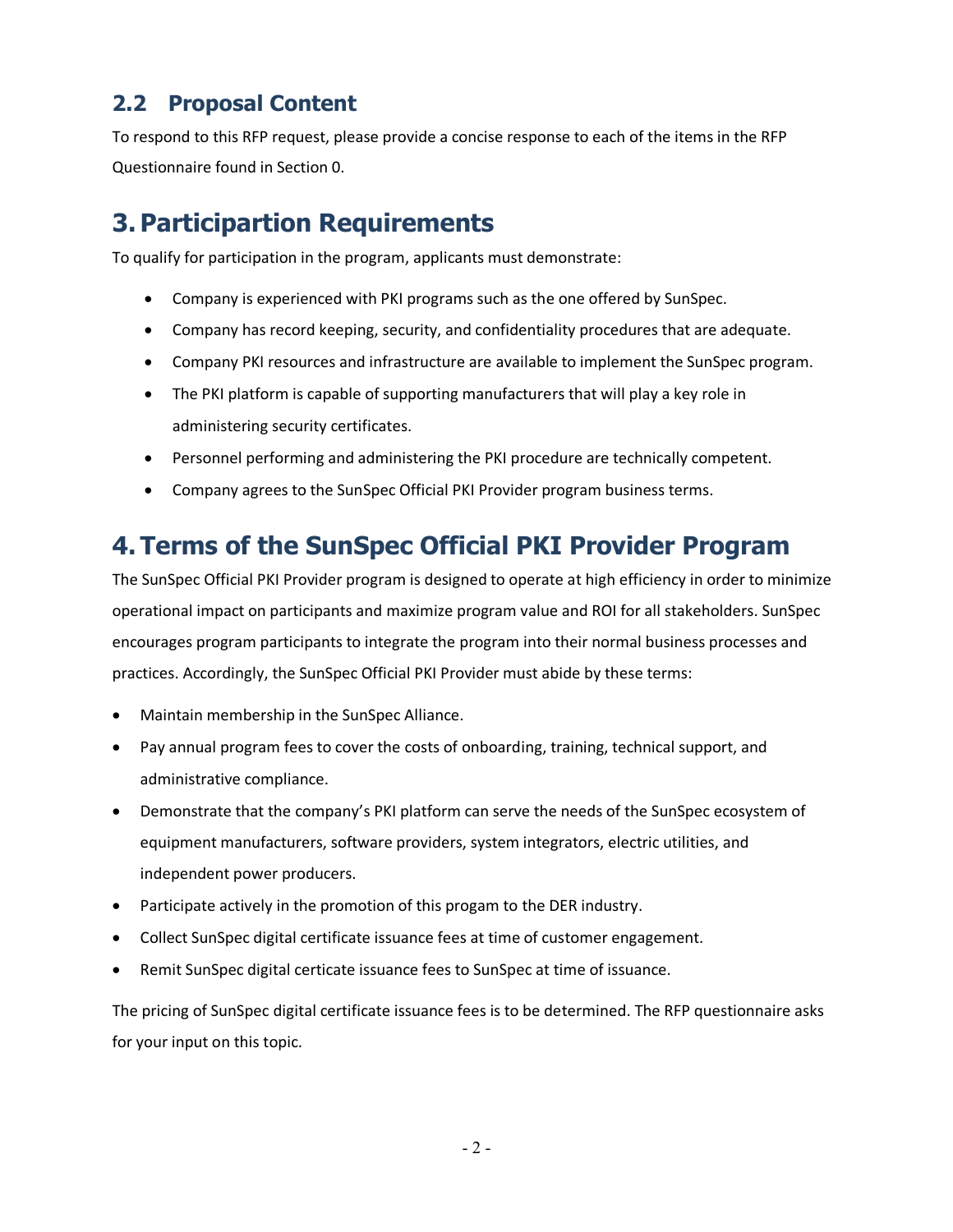## **5.Applicable Specifications**

#### **5.1 IEEE 2030.5 and Common Smart Inverter Profile**

The initial standard to secure is IEEE 2030.5-2018 as stipulated in California Rule 21 interconnection requirements. The IEEE 2030.5-2018 specification is available for purchase from IEEE.org. Information about California Rule 21 can be found at http://www.cpuc.ca.gov/Rule21/.

The Common Smart Inverter Profile (CSIP) is the other source of criteria for California Rule 21 communication interface compliance. This document is available for free download at SunSpec.org.

#### **5.2 SunSpec CSIP Test Procedures**

The SunSpec Common Smart Inverter Profile (CSIP) Conformance Test Procedures are used to evaluate products for compliance to SunSpec certification criteria for California Rule 21. This document is also available for free download at SunSpec.org.

## **6. Other SunSpec Standards Requiring PKI Services**

In addition to providing PKI services for California Rule 21 compliance, SunSpec plans to offer similar services for communication standards required by the IEEE 1547-2018 standard (IEEE 1815 and SunSpec Modbus) and for SunSpec information models transmitted over SunSpec Device/WS. Demand for these services is anticipated within the first half of 2018.

## **7.Working With SunSpec**

#### **7.1 Business Relationship**

SunSpec Alliance is a non-profit trade alliance dedicated to expanding the market for Distributed Energy by establishing information and communication standards. To give the program the opportunity to develop and mature, SunSpec and the SunSpec Official PKI Provider will enter into an exclusive, two (2) year agreement that will allow the parties to establish a high-quality program in the market. Whether SunSpec offers exclusivity after that period is to be determined.

#### **7.2 SunSpec Official PKI Provider Program Principles**

Expertise, record keeping, and data management are essential requirements of the SunSpec Official PKI Service Provider program. SunSpec anticipates that the primary business of a typical program applicant is that of information security services. We assume that many applicants are compliant with International Standards Organization (ISO) standards given the use of ISO standards in industries that use PKI services.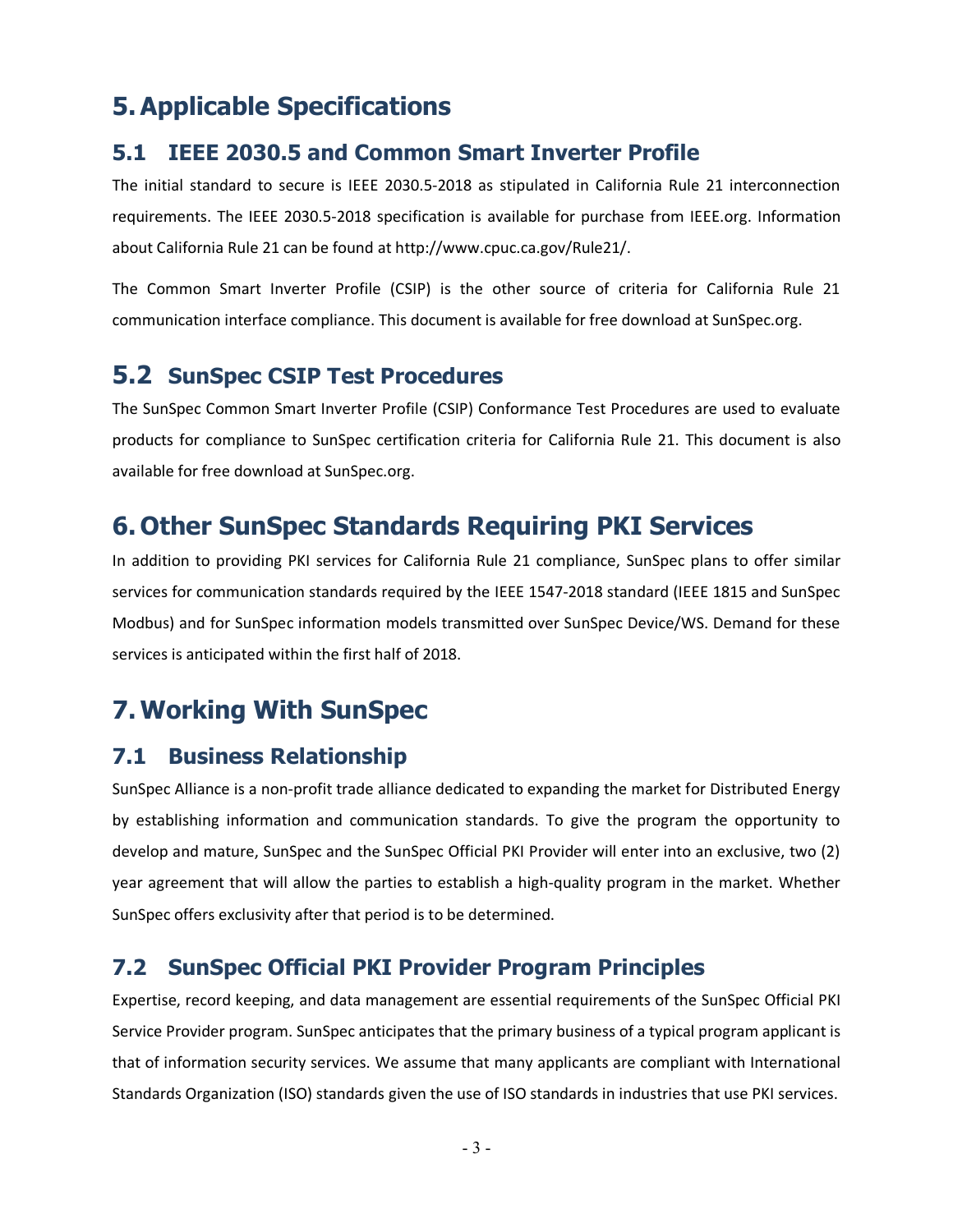The ability to work with hardware manufacturers is essential. Manufacturers play a key role in administering the chain of trust. The SunSpec Official PKI Service Provider is a key link between the SunSpec Certified communication standards compliance program and the manufacturer. Accordingly, the SunSpec Official PKI Service Provider serves as a guardian for the SunSpec Certified program and the SunSpec Alliance itself.

### **8. SunSpec Official PKI Provider Requirements**

Public Key Infrastructure is becoming the preferred method of authentication for networked ecosystems due to its strength and scalability. In addition, advances in the hardware and semiconductor industries have allowed for strong authentication using ECC and PKI to be implemented in small devices very economically.

PKI is specified as the method of authentication used for IEEE 2030.5 and is therefore the method to be used for authenticating and securing communications for SunSpec Certified products and services.

There are two main aspects to providing a production PKI for the SunSpec Alliance that are covered by this RFP, the Registration Authority and the Certificate Authority.

#### **8.1 Registration Authority Requirements**

The Registration Authority (RA) is the gatekeeper for companies that wish to create accounts and be permitted to request and download SunSpec certificates. The RA authenticates member entities and their designated users who will have access to the system that requests and permits download of digital certificates to be implemented by members in their hardware and systems.

The RA works in concert with SunSpec certification testing to ensure that only entities that have passed compliance testing are permitted to download SunSpec certificates. Upon entry to the program, entities that have not passed SunSpec compliance testing can create accounts, but cannot download certificates until certification is completed and verified.

The RA is required to have an official agreement with a Certificate Authority (CA) who handles the operations and security around the PKI.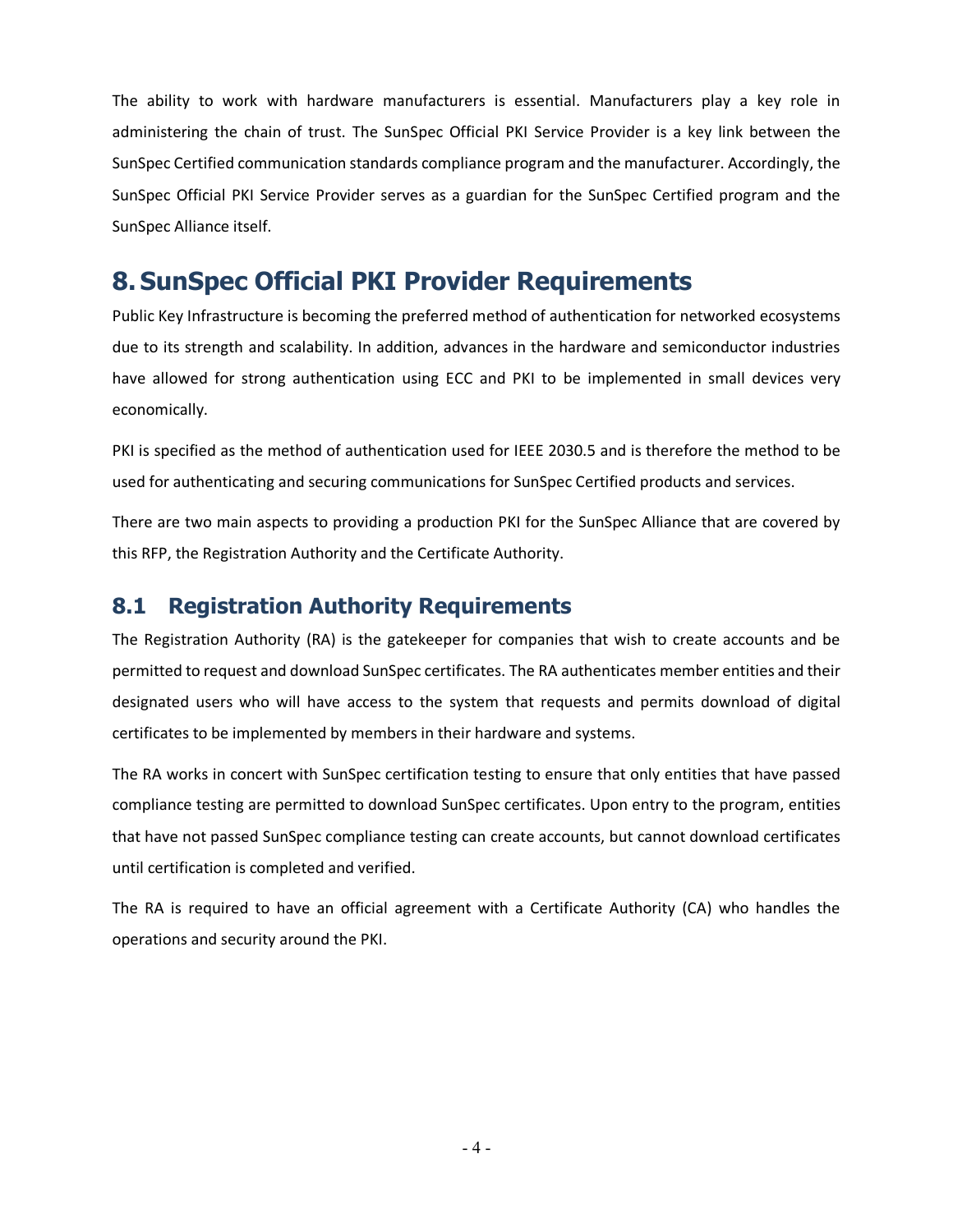#### **8.1.1 RA Responsibilities**

- The RA shall manage the CA under partnership or contract with them for service
- The RA shall authenticate all entities that request a Certificate Requesting Account (CRA) via the SunSpec Alliance
- The RA shall coordinate with the SunSpec Certified program to verify that entities requesting certificates are eligible to receive them
- The RA shall ensure that auditable records are kept as per the SunSpec Certificate Policy (CP) and that all activities involving the SunSpec PKI conform to the SunSpec CP requirements
- The RA shall work with the SunSpec Security Working Group to update the SunSpec CP as needed by the SunSpec Alliance

#### **8.2 Certificate Authority Requirements**

The CA manages the operational security around the SunSpec Root and certificiate-issuing sub-CA(s). The CA is responsible for ensuring that the handling of all secrets and private keys is done in conformance to the approved certificate policy of the SunSpec Alliance. In addition, the CA is responsible for providing a Certificate Policy Statement (CPS) that clearly defines all procedures that will be followed to conform to the SunSpec CP.

#### **8.2.1 CA Responsibilities**

- The CA physically hosts and operates the PKI elements for RA and SunSpec (i.e. Root and sub-CAs)
- The CA implements the security policies defined in the CP consistent with its CPS
- The CA shall maintain all necessary documentation for all operations involving the offline Root and hosted sub-CAs
- The CA shall maintain backups of the Root and sub-CAs in a geographically-separate location
- The CA shall have a disaster recovery plan to recreate the Root or sub-CAs in the event of hardware failure or other situation resulting in the loss of the primary copy of the Root and sub-CA private keys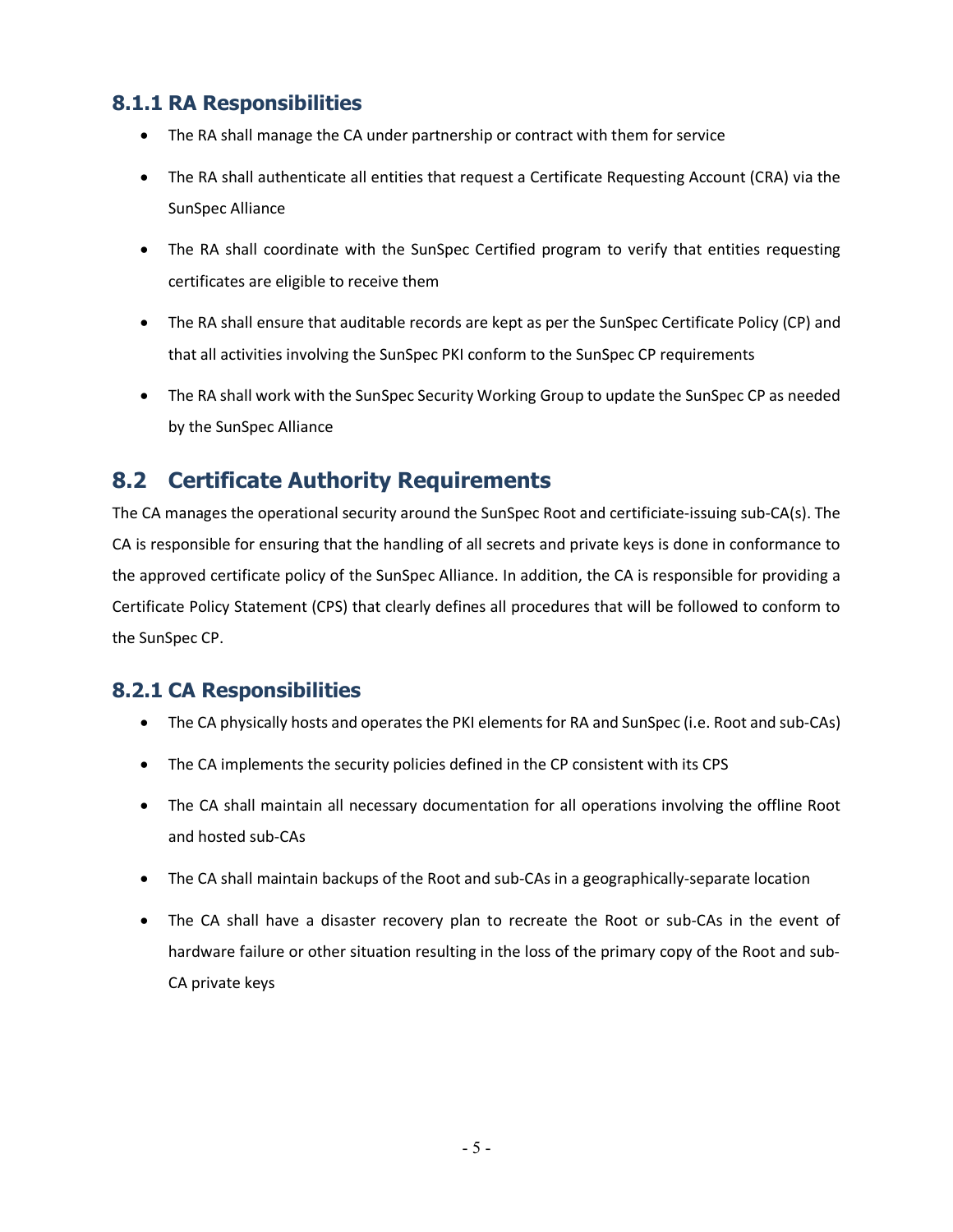#### **PKI Hierarchy and Structure**

PKIs are generally segregated into branches according to the type of element and the security properties characteristic of elements of that type. Each type of element is grouped under a separate sub-CA that issues certificates with data and properties appropriate for those element types. For example, end device elements might have a very long certificate validity period if they are deployed in the field and are difficult to update. Servers on the other hand, might have shorter life certificates because they are easier to update and are also potentially more vulnerable due to their dependency on software for key storage.

A possible PKI hierarchy for SunSpec could be as follows:

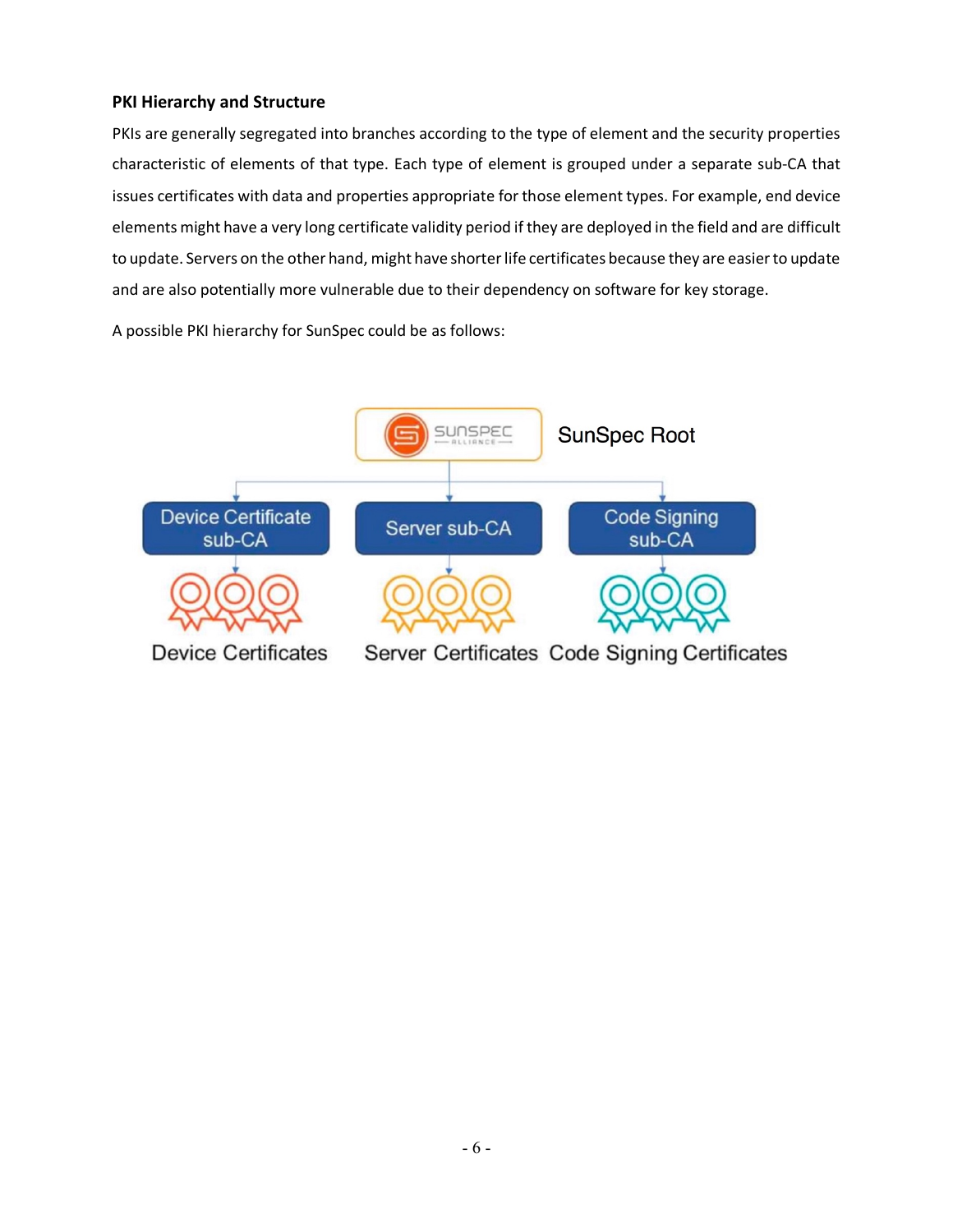## **9. RFP Questionnaire**

In your written response to this Open RFP, please answer all the questions in this section and provide responses numbered and ordered as presented here. Responses should be in PDF format and should be emailed to **certification@SunSpec.org**.

#### **9.1 Corporate Overview**

Success of the SunSpec certification process depends on the financial success of the PKI Service Provider. Please provide details about the company and the nature of its business.

|                | <b>Requested Information</b>                                                                                                                                                      |
|----------------|-----------------------------------------------------------------------------------------------------------------------------------------------------------------------------------|
| $\mathbf{1}$   | Corporate Overview:                                                                                                                                                               |
| 2              | Headquarters location:                                                                                                                                                            |
| 3              | Company web site:                                                                                                                                                                 |
| $\overline{4}$ | Company locations (city, state, country):                                                                                                                                         |
| 5              | How many total employees does the company have?                                                                                                                                   |
| 6              | Describe the primary nature of your company's business.                                                                                                                           |
| 7              | Who are your key customers and where are they located?                                                                                                                            |
| 8              | How many years has your company been in operation?                                                                                                                                |
| 9              | What is the name, title, phone number, and email address of the person who is responsible<br>for making the decision to participate in the SunSpec Official PKI Provider program? |
| 10             | Describe previous projects that your company has delivered that demonstrate your<br>understanding of cybersecurity, hardware manufacturing and embedded systems.                  |
| 11             | Please provide three customer references.                                                                                                                                         |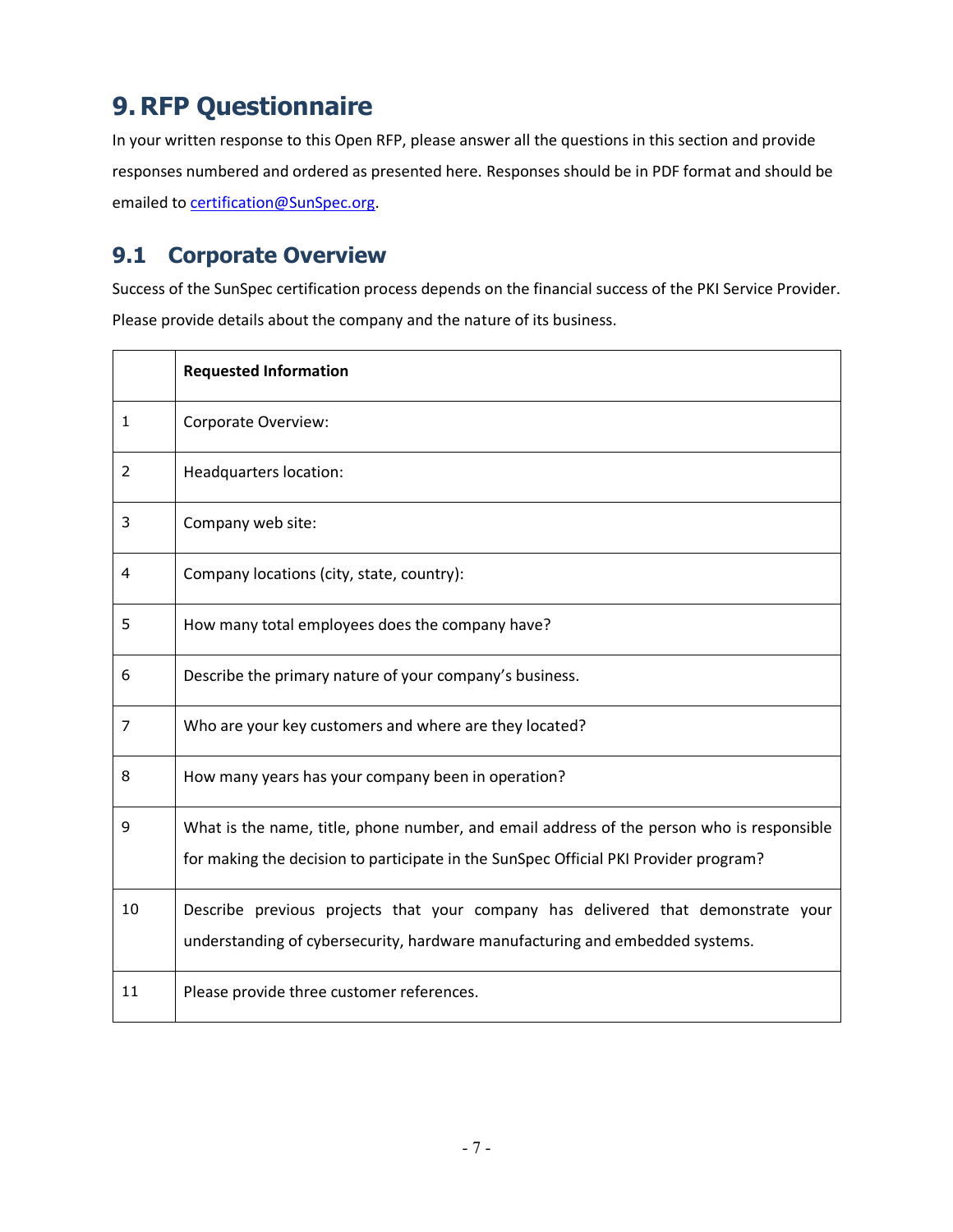## **9.2 Execution and Delivery**

Given the changes occurring in the Distributed Energy Resources industry, timely execution is essential. Please provide information about your service locations and ability to execute the program.

|    | <b>Requested Information</b>                                                                                      |
|----|-------------------------------------------------------------------------------------------------------------------|
| 12 | List location(s) where SunSpec PKI services will be performed (city, state, country):                             |
| 13 | What other types of projects are handled at each location?                                                        |
| 14 | What are your staffing levels at each location?                                                                   |
| 15 | Which markets, applications, and standards do you address?                                                        |
| 16 | How do you protect customer confidentiality?                                                                      |
| 17 | Describe your data backup and archiving process.                                                                  |
| 18 | Describe your data retention policy.                                                                              |
| 19 | Are you willing to designate a program manager for this program? (Yes/No)                                         |
| 20 | Are you prepared to administer SunSpec Certified branding requirements? (Yes/No)                                  |
| 21 | Provide a bullet list of your estimated deliverables and schedules to deploy a PKI for the<br>SunSpec Alliance.   |
| 22 | What pertinent experience makes your company exceptionally qualified to provide SunSpec<br>certification testing? |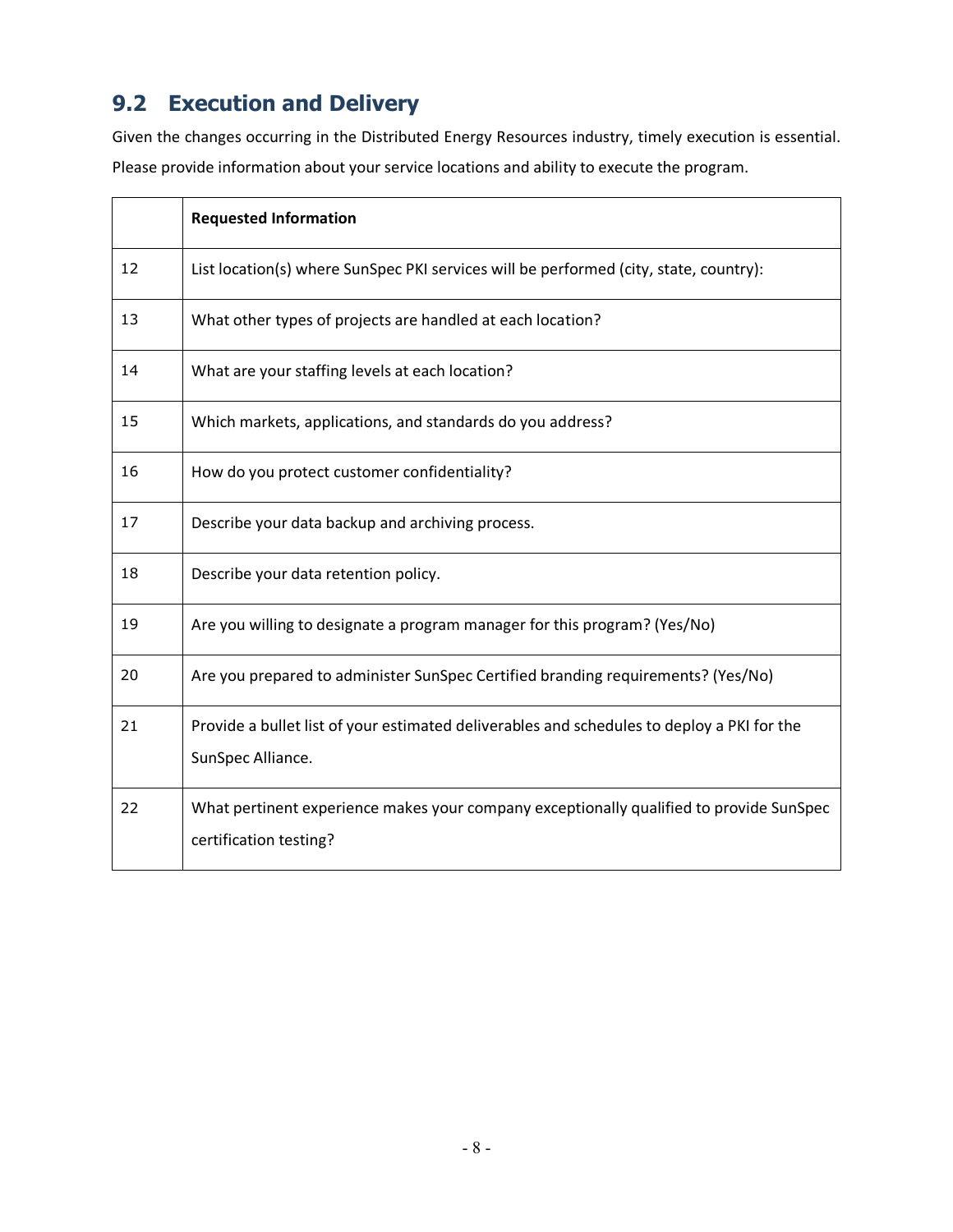### **9.3 Business Model**

Crafting a mutually-beneficial model is essential. Please describe how your company proposes to do business with SunSpec.

|    | <b>Requested Information</b>                                                                                                                                               |
|----|----------------------------------------------------------------------------------------------------------------------------------------------------------------------------|
| 23 | Describe any SunSpec PKI set up services and associated costs.                                                                                                             |
| 24 | Describe any "per manufacturer" set up services and associated costs.                                                                                                      |
| 25 | Describe typical digital certificate issuance services and fees (by volume).                                                                                               |
| 26 | Describe any other services and fees involved in your service.                                                                                                             |
| 27 | What is your proposal for supporting SunSpec Official PKI Provider ecosystem marketing<br>program?                                                                         |
| 28 | How do you propose to bring additional value (customers, sponsorship dollars, etc.) to the<br>SunSpec Alliance and its members?                                            |
| 29 | Are you willing to cooperate with SunSpec, at no added cost, to produce online training that<br>can be disseminated by SunSpec through is education distribution channels? |